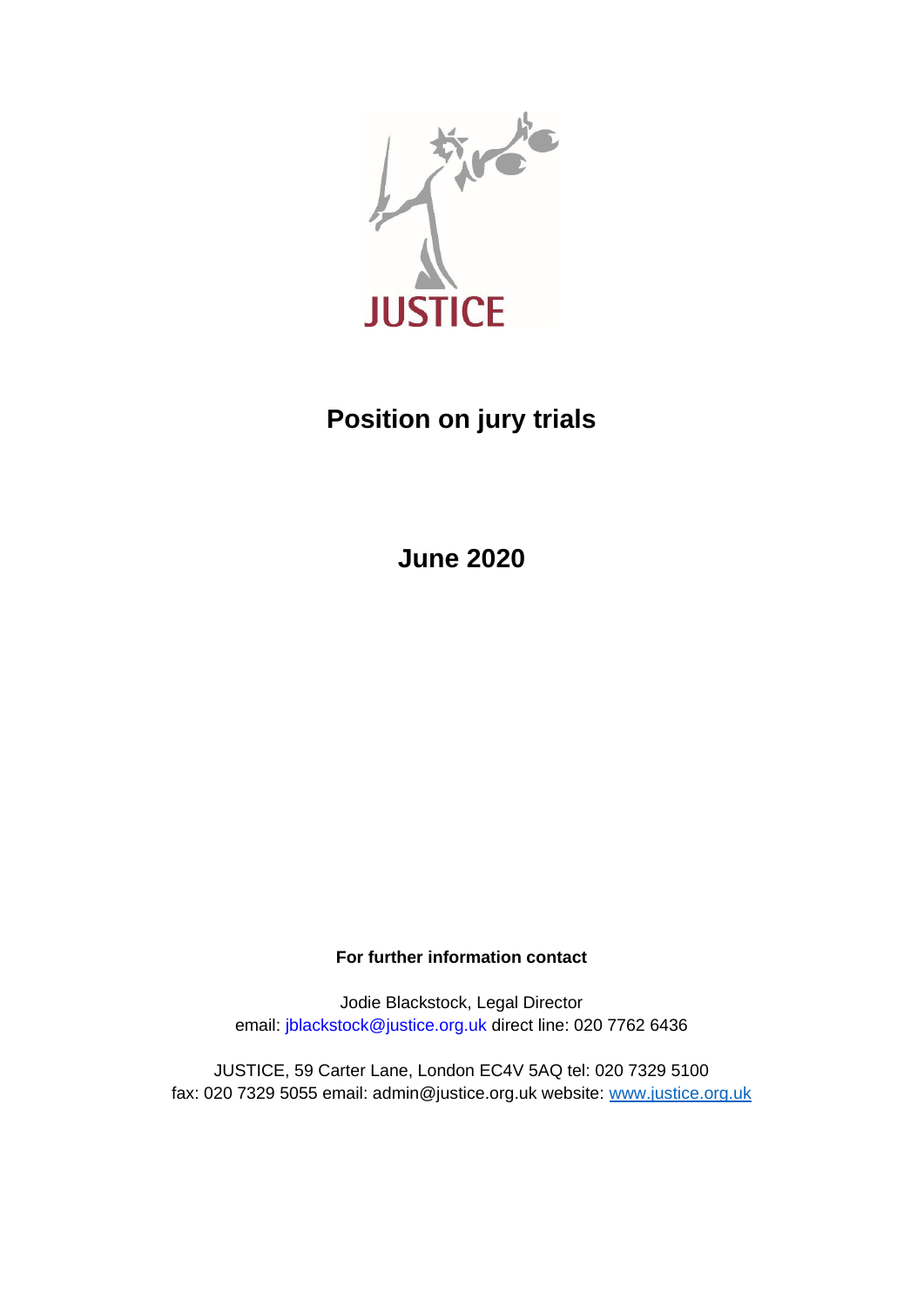#### **Introduction**

- 1. JUSTICE is an all-party law reform and human rights organisation working to strengthen the justice system – administrative, civil and criminal – in the United Kingdom. It is the UK section of the International Commission of Jurists.
- 2. In an attempt to get the criminal justice system functioning again in the wake of the COVID-19 lockdown, it has been suggested that a defendant pleading not guilty to an either-way offence could be tried by a judge and two magistrates rather than a jury. JUSTICE does not consider this proposal to be a suitable alternative to a jury trial.
- 3. A person's right to trial by jury or to the 'lawful judgment of his peers' has been enshrined in English law since Magna Carta in 1215.<sup>1</sup> Over the last 50 years, the question of removing the jury from certain types of trial has been asked and answered many times.<sup>2</sup> Attempts to restrict the right have, on the whole, been resisted, with only very limited exceptions permitted in law.<sup>3</sup> In fact, the most recent proposal was made by Scottish Government in April, in response to the Covid-19 crisis, but it accepted that removal of jury trial was not the answer to the problem, in the face of considerable objection.
- 4. JUSTICE has consistently, throughout its over 60-year existence, valued and supported jury trial. We consider that there are three reasons to retain jury trial: legitimacy; capacity; and finality.

<sup>&</sup>lt;sup>1</sup> Clause 39.

<sup>&</sup>lt;sup>2</sup> See, for example, Sir Robin Auld, Review of the Criminal Courts of England and Wales (Ministry of Justice, 2001) and Sir Brian Leveson, *[Review of Efficiency in Criminal Proceedings](https://www.judiciary.uk/wp-content/uploads/2015/01/review-of-efficiency-in-criminal-proceedings-20151.pdf)*, January 2015, Para 10.3.1.

<sup>&</sup>lt;sup>3</sup> Under section 44 of the Criminal Justice Act 2003 a trial can proceed without a jury where there is a danger of jury tampering.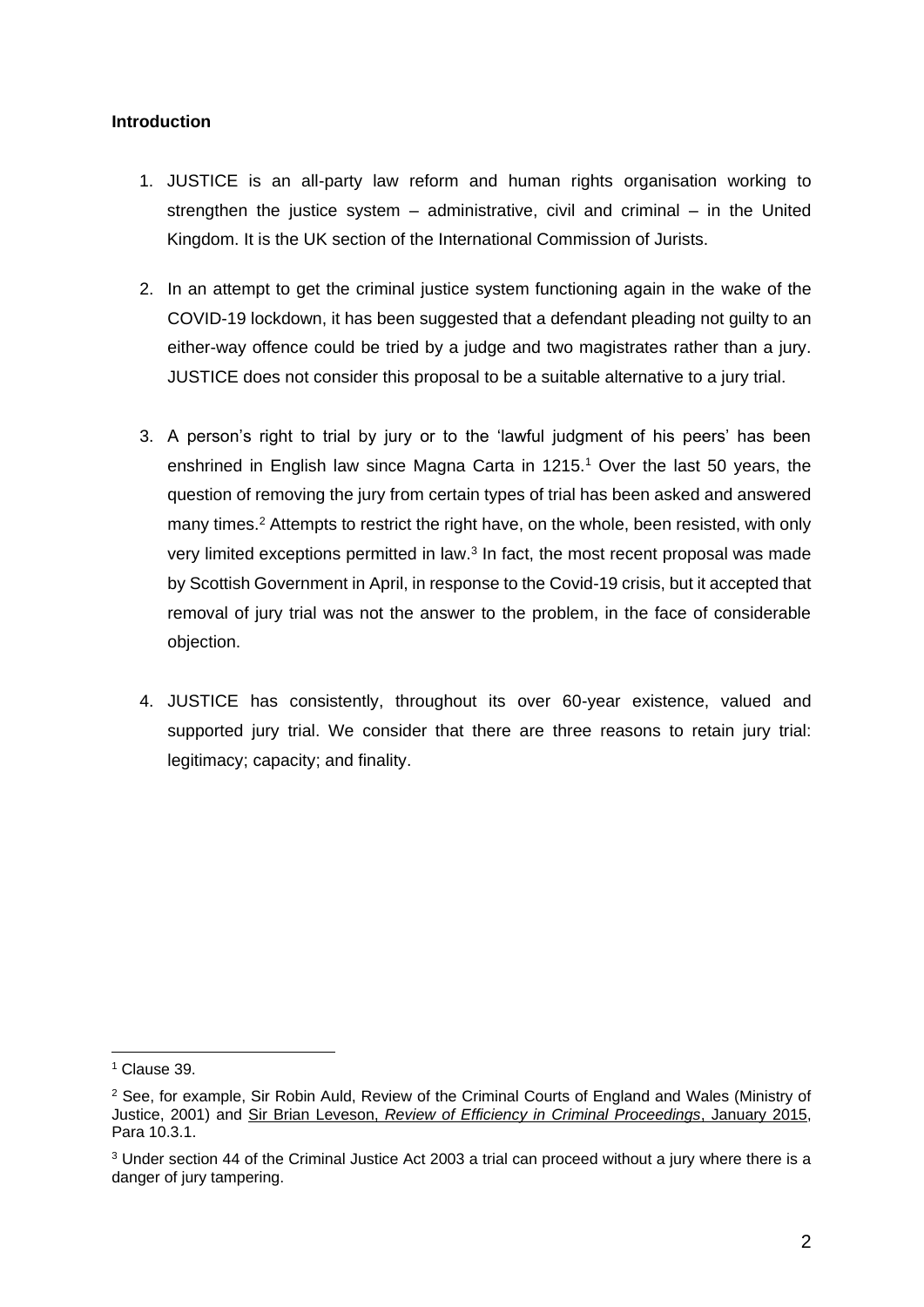# **Legitimacy**

- 5. Jury trials play a legitimising role in three ways.<sup>4</sup>
- 6. **Judgment by the community:** The stakes are high in cases involving juries: a guilty verdict could result in someone losing their liberty, job and community ties. The jury system is predicated on the idea that it is more legitimate for such a life-changing verdict to be delivered by a collection of ordinary people, rather than a single, unrepresentative judge. This is particularly so in relation to offences which are defined according to 'community standards' such as indecency, dangerousness and dishonesty.
- 7. **Comprehensibility:** The requirement for both parties, and the judge, to present the case in a way in which a random selection of the public understands, makes it likely that the trial will be understood by the public at large whether by reading media reports or attending the trial. In judge-only cases, the risk is that cases could become more complex and legalistic and, therefore, harder to understand.
- 8. **Civic participation:** Jury service is a visible way of ensuring that the public takes part, and therefore has confidence, in the criminal justice system. Virtually every verdict in a criminal trial is returned by lay members of the public –whether magistrates or jurors. It is also one of the only duties which (almost) every electorate must perform. Jury service therefore provides a balance between the rights we enjoy and the duties we owe in return to the State.

# **Capacity**

9. The role of the judge would be significantly altered in judge-only proceedings. This would present two particular problems.

<sup>4</sup> As recognised by the European Court of Human Rights in *Twomey and Others v United Kingdom* App Nos [67318/09](https://hudoc.echr.coe.int/eng#{%22appno%22:[%2267318/09%22]}) and [22226/12](https://hudoc.echr.coe.int/eng#{%22appno%22:[%2222226/12%22]}) at [30], Member States with jury systems are 'guided by the legitimate desire to involve citizens in the administration of justice, particularly in relation to the most serious offences.'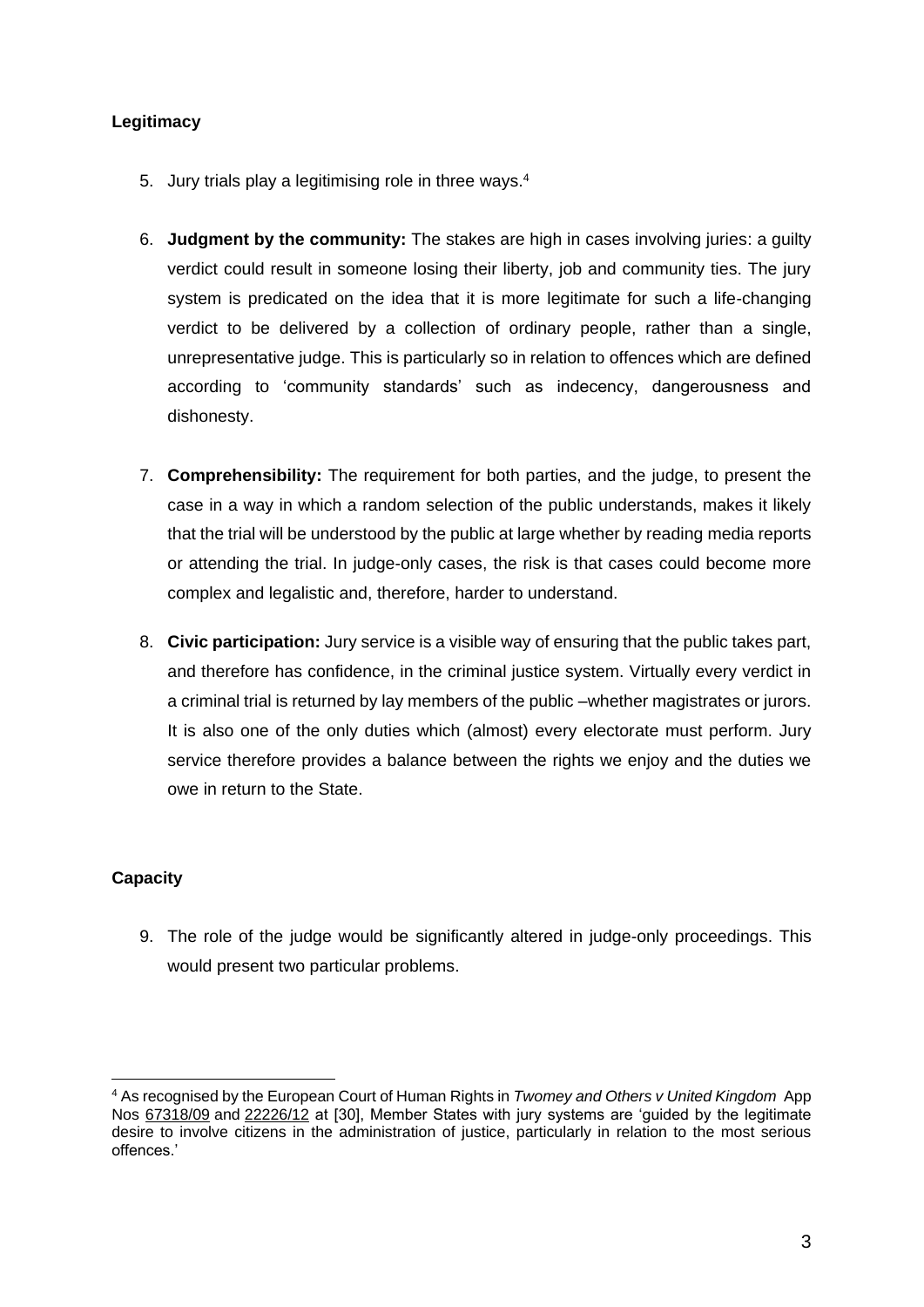- 10. **Burden of decision-making:** Judges will need to make reasoned verdicts rather than solely ruling on matters of law during the trial. English judges interviewed by New York Supreme Court Judge Robert Julian in 2007 not only clearly favoured jury trial, they were strong and passionate advocates for the jury. By contrast, there was no support for judge-only trials replacing juries, with many judges expressing concern about perceived or actual unfairness and partiality. Some interviewed judges sat in both criminal and civil trials. They expressed a view that there was a significant difference between the purpose and arrangement of each, some highlighting the constitutional, democratic relevance of juries in criminal trials.<sup>5</sup>
- 11. **Risk of case-hardening or bias:** The burden of deciding issues of fact as well as law risks judges becoming case-hardened over time – having heard a line of defence repeatedly. <sup>6</sup> Judges will be required to make determinations of fact and law. Subsuming the role of the jury, judges may also struggle – or be perceived to struggle – to put prejudicial material they have ruled inadmissible out of their minds. Moreover, when asking relevant questions to determine the facts, there is a risk they could be seen by the parties to be prematurely deciding the outcome.<sup>7</sup> For all these reasons, a defendant may seek to argue that the tribunal trying them has become biased, which would incur significant cost and delay to resolve.
- 12. A jury may also be preferable to a judge and two magistrates for more practical reasons. Larger groups are able to combat the prejudices – spoken or unspoken – of any one individual.<sup>8</sup> A collective memory may also recall more of the evidence during deliberations.
- 13. A group of 12 volunteers is also easier to assemble than the proposed judge and two lay magistrates. Courts are operating at capacity, with massive backlog in Crown (40,000 cases) and magistrates' courts (almost 500,000 cases). There are simply not enough magistrates to spare to cover the proposed work, without recruitment, which will require time and training.

<sup>5</sup> Robert Julian, *Judicial Perspectives on the Conduct of Serious Fraud Trials,* Crim LR [2007] pp.751- 769.

<sup>6</sup> By contrast, lay magistrates are required to sit 26 half days per year, which substantially reduces the risk of becoming case hardened.

<sup>7</sup> Robert Julian, *ibid*.

<sup>8</sup> Sapan [Maini-Thompson, 'Juries and Covid-19: protecting the right to fair trial', 4 May 2020,](https://www.thejusticegap.com/juries-and-covid-19-protecting-the-right-to-a-fair-trial/) *The Justice [Gap](https://www.thejusticegap.com/juries-and-covid-19-protecting-the-right-to-a-fair-trial/)*. Note that the research cited in this post concerned reduced jury sizes, rather than jury v. judge and two magistrates.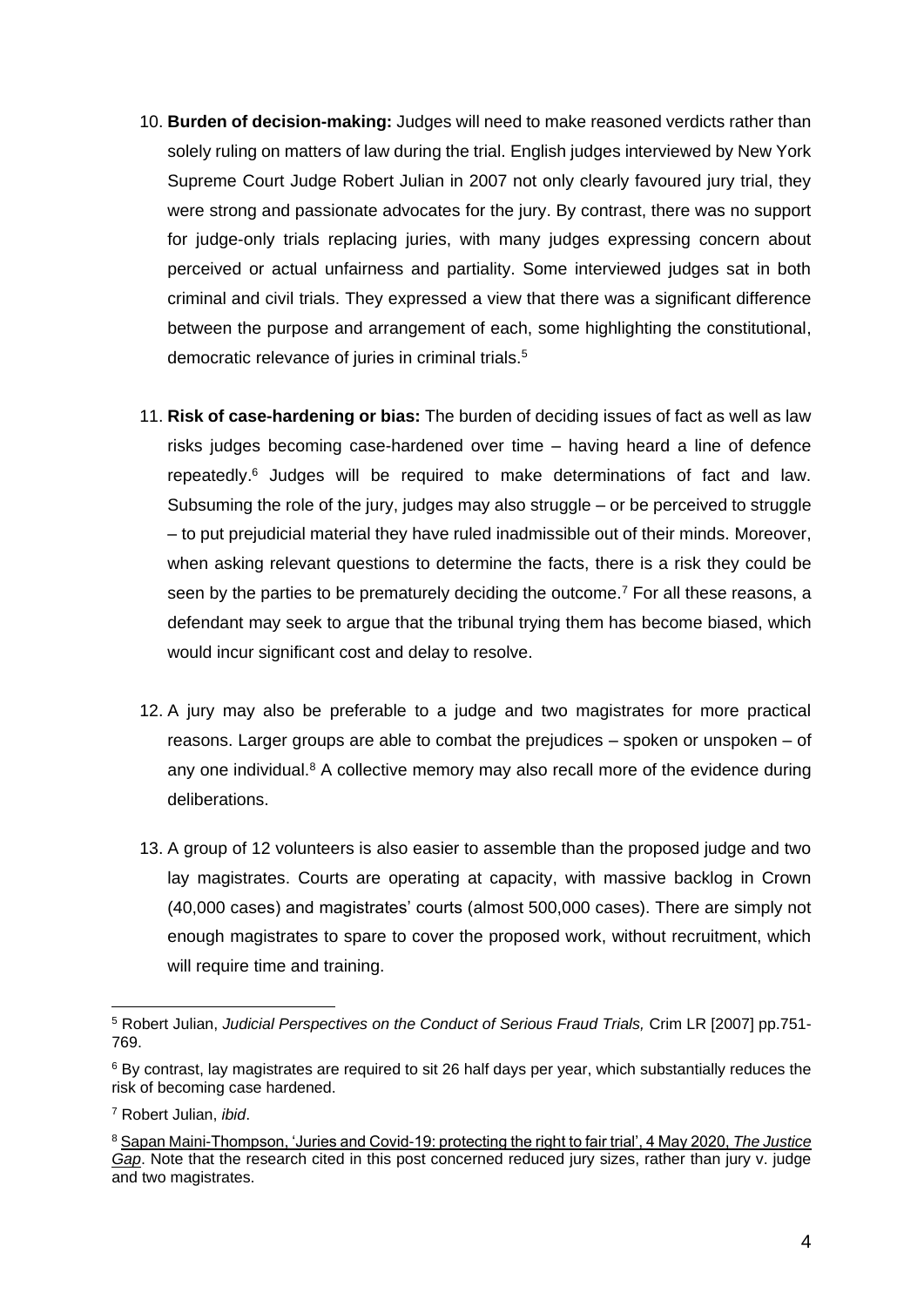14. Fundamentally, as JUSTICE has reported over the past couple of years, the judiciary<sup>9</sup> does not generally reflect the population which it tries for criminal conduct – on race, age or socio-economic background. The magistracy suffers from a similar problem.<sup>10</sup> A tribunal that pronounces verdicts on serious matters of criminal conduct but appears far removed from the defendant being tried risks being seen as out of touch or, worse, biased.

### **Finality**

15. Jury verdicts are returned without reasons. A benefit of this system is that the defendant and victim receive finality.<sup>11</sup> A bench of judges and magistrates would be required to give reasons for their decisions, with appeal as of right on fact and law. If decisions are appealed in greater numbers than at present, this will not only add to the extensive caseload in the criminal justice system but will prolong the outcome for victims of crime and defendants.

### **Conclusion**

- 16. The jury system is a fundamental component of the British criminal justice system. The jury serves to legitimise the imposition of criminal sanctions which flow from a 'guilty' verdict, or the freedom flowing from a 'not guilty' one. Juries also bolster public confidence in the legal system, add a valuable deliberative element to decision-making and ensure an important degree of finality for defendants and victims. JUSTICE considers that their advantages cannot be replicated by a judge and two magistrates.
- 17. This is all the more so, given the risks to fair trial posed by changing the system without careful thought and consideration. In the current context there is an alternative, viable solution to address the increasing backlog of cases, extended remand in prison and uncertainty caused by lengthy delay. This is a fully virtual trial where all participants take part online and experience the same process. JUSTICE has tested a platform for fully virtual jury trial four times, with the fourth iteration having jurors join from a local.

<sup>&</sup>lt;sup>9</sup> Justice working party report *Increasing Judicial Diversity* (2017) and [Update \(2019\)](https://justice.org.uk/wp-content/uploads/flipbook/21/book.html)

<sup>&</sup>lt;sup>10</sup> However, there are not comprehensive statistics on these data sets. House of Commons Justice Committee report *[The Role of the Magistracy: follow up](https://publications.parliament.uk/pa/cm201719/cmselect/cmjust/1654/1654.pdf)* June 2019, HC 1654

<sup>&</sup>lt;sup>11</sup> The issue of juries giving reasons was discussed in Sir Robin Auld's report in 2001. Reasons were thought to be required by the ECHR, but this has not turned out to be the case. See Auld, LJ, Review of the Criminal Courts of England and Wales (Ministry of Justice, 2001).